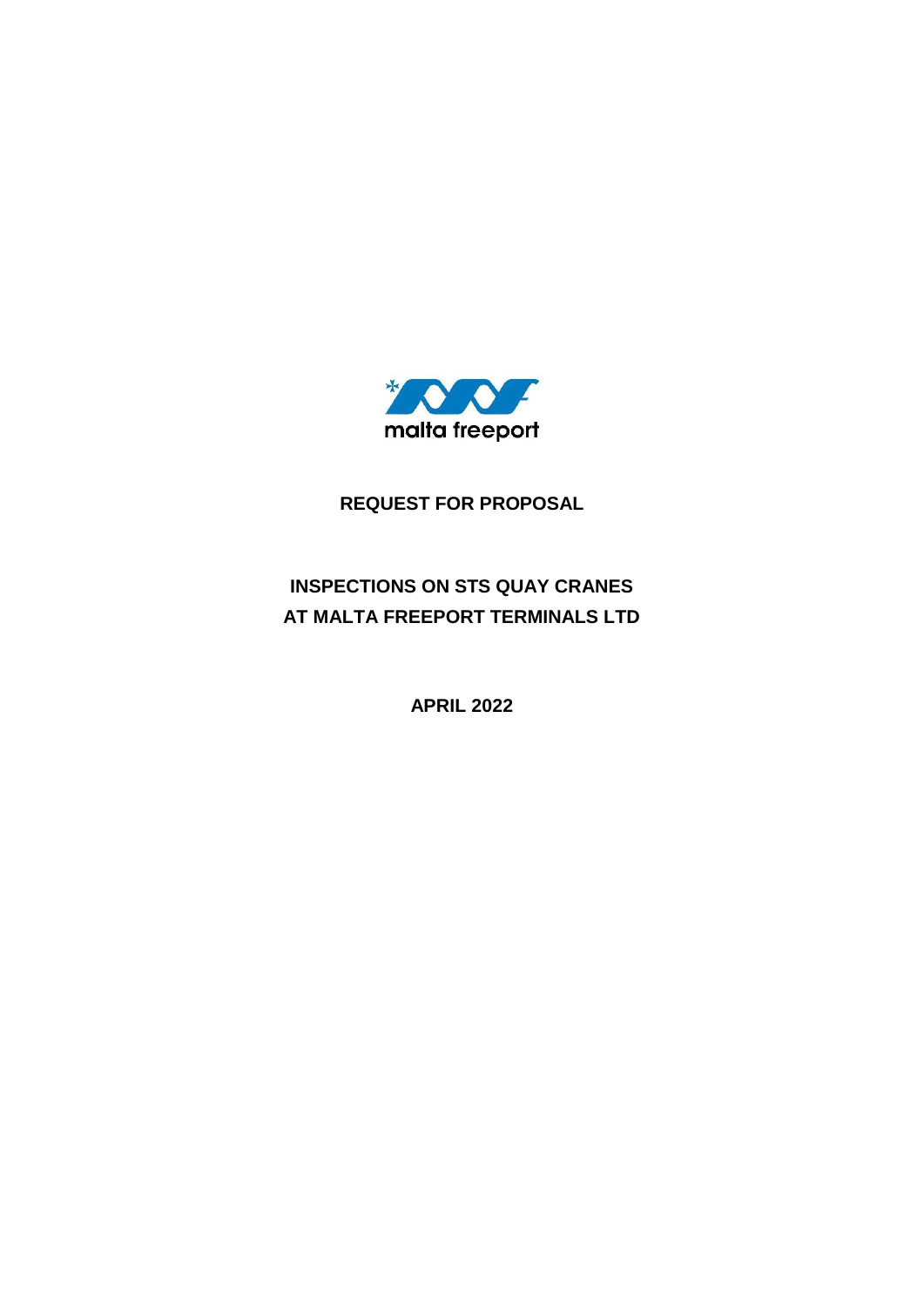# **Table of Contents**

| 1.   | Introduction                      |                                                               | 3              |
|------|-----------------------------------|---------------------------------------------------------------|----------------|
| 2.   | Scope of Work                     |                                                               | 4              |
|      | 2.1                               | <b>Structural Inspections</b>                                 | 4              |
|      | i.                                | $QC$ 29 – 32 (x4)                                             | 4              |
|      | ii.                               | $QC$ 29 – 32 (x4) Optional                                    | 4              |
|      | iii.                              | QC 20, 23 (x2)                                                | 5              |
|      | iv.                               | QC 26, 27 plus optional QC 25 and 28 - a) x2 or b) x4         | 5              |
|      | 2.2                               | Mechanisms, Components and General Crane Inspection           | 6              |
|      | i.                                | Optional QC 20,23,25 to 32 (x10) Crane Inspection             | 6              |
|      | ii.                               | Optional QC 20,23,25 to 31,32 (x10) Trolley Rail Inspection   | 6              |
|      | iii.                              | Optional QCs 20,23,25 to 32 (x 10) Boom wire ropes inspection | 7              |
| 3.   | <b>Method of Execution</b>        |                                                               | $\overline{7}$ |
| 4.   | Time-Frame for Execution of works |                                                               | $\overline{7}$ |
| 5.   | Documentation                     |                                                               | $\overline{7}$ |
| 6.   | Price                             |                                                               | 8              |
| 7.   | <b>Bidding Process</b>            |                                                               | 8              |
| i.   |                                   | Site visit & Clarifications                                   | 8              |
| ii.  |                                   | Clarifications / questions                                    | 8              |
| iii. |                                   | <b>Time Frame</b>                                             | 9              |
|      | iv.                               | Contents of the bids                                          | 9              |
| v.   |                                   | <b>Evaluation criteria</b>                                    | 10             |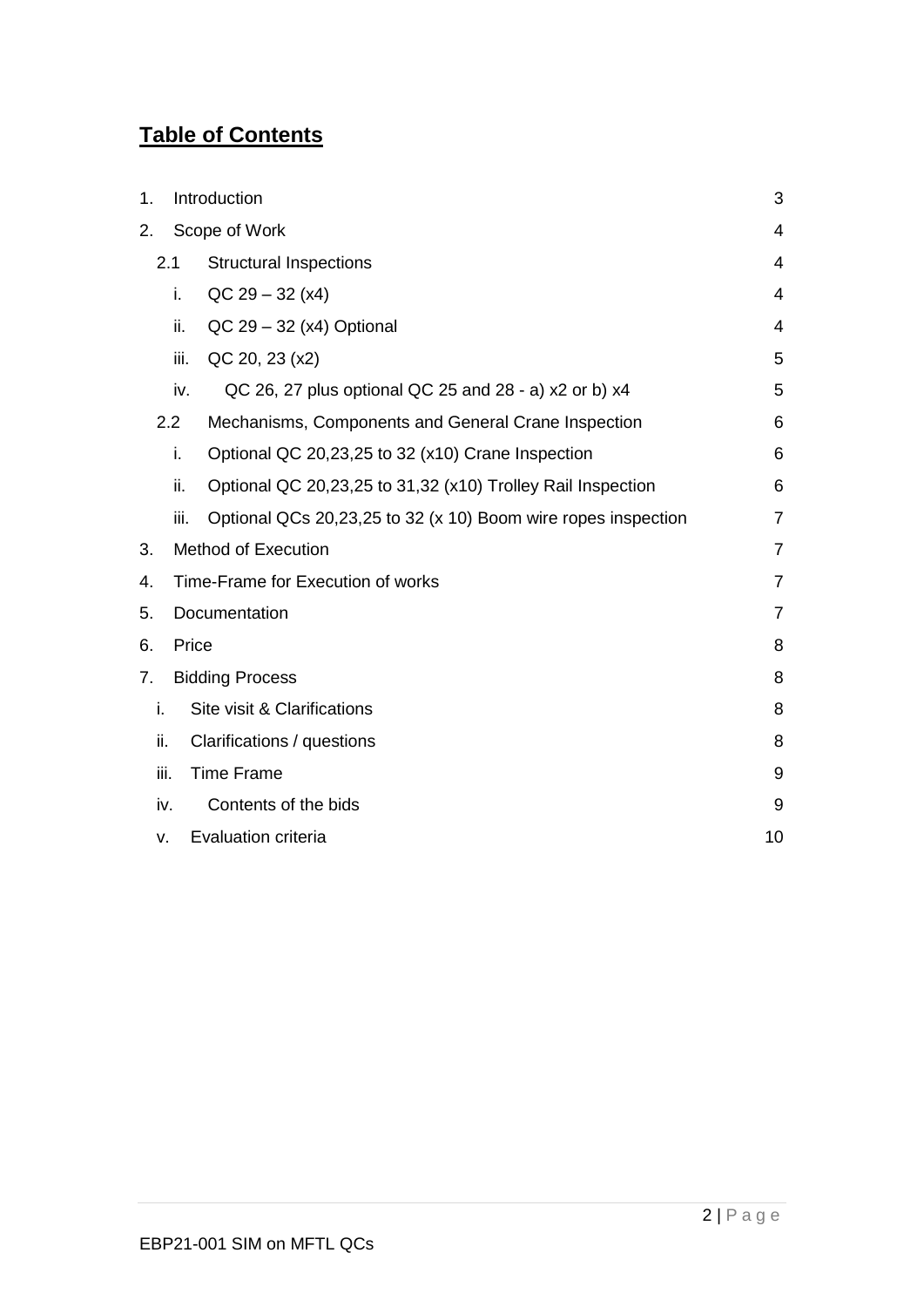#### <span id="page-2-0"></span>**1. Introduction**

Malta Freeport Terminals Ltd (MFTL) is calling for proposals and offers for Crane inspections on some of its Ship to Shore Cranes.

- Structural Inspections to be carried out on 4 plus an **Optional** additional inspection on another 4 QCs;
- **Optional** Detailed Crane inspections reviewing all mechanisms and mechanical components such as brakes, couplings, gearboxes, rollers, sheaves etc;
- **Optional** Rail inspections on 4 10 quay cranes;
- **Optional** Boom Wire Rope Inspections on 9 quay cranes using visual method and optionally via magnetoscopic examination;

QC 20, 23 (x 2) Family, referred on the drawings with Project No. ZP05-599 have been in service since 2006.

QC 25 – 28 (x 4) Family, referred on the drawings with Project No. ZP07-1046 have been in service since 2009.

QC 29 – 32 (x 4) Family, referred on the drawings with Project No. ZP147-2189 have been in service since 2015.

The contract will be a turnkey contract and the Contractor must take responsibility of the realisation of the whole project.

The Tender documentation is composed of the following documents:

- Request for Proposal
- Crane technical documentation
- Detailed Price List

The options and prices can be triggered either at the signature of the contract or within a period of six (6) months after the signature of the contract, with a minimum notice period of eight weeks before the start of the operations on site.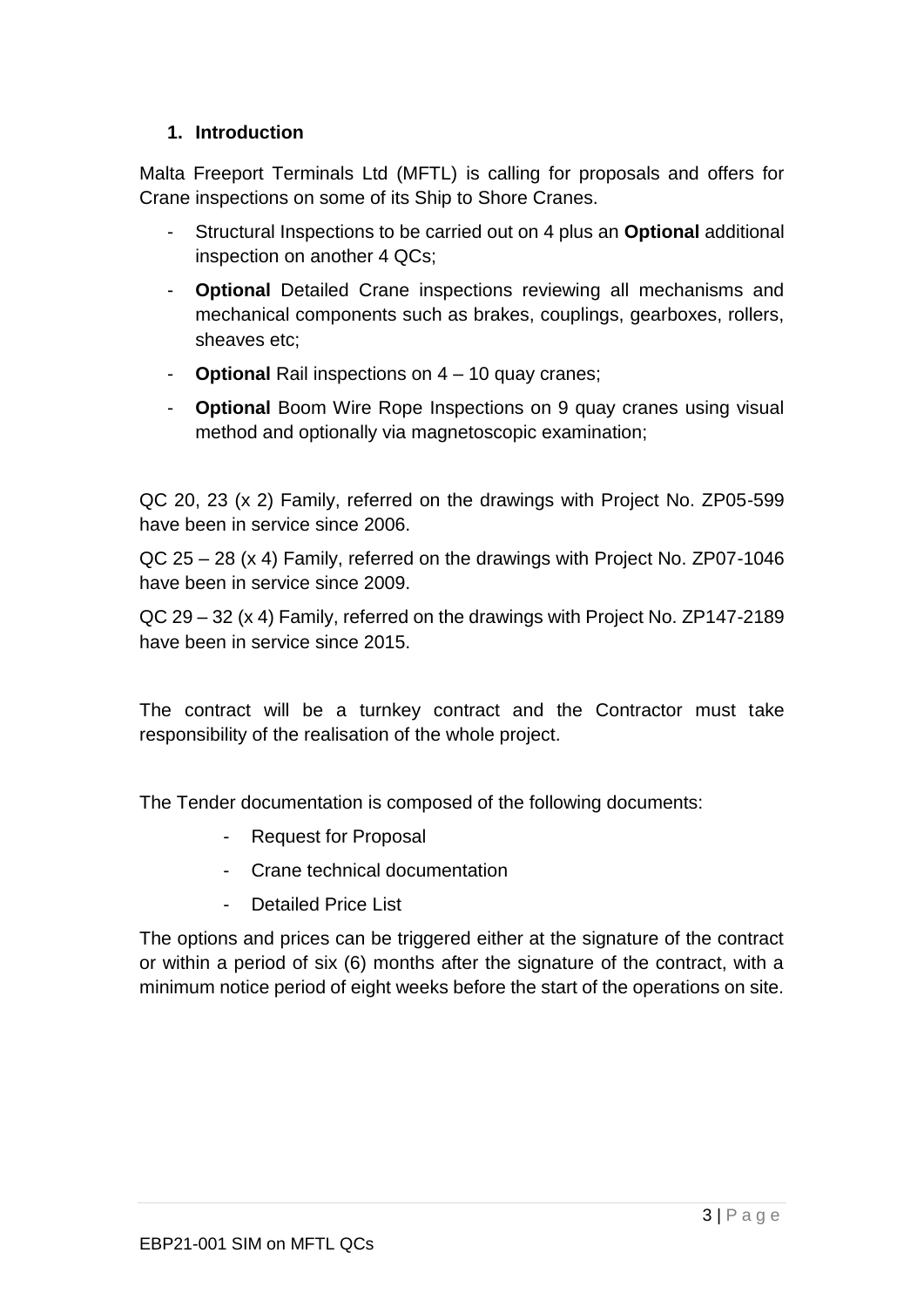## <span id="page-3-0"></span>**2. Scope of Work**

The scope of works shall include the following points:

## <span id="page-3-2"></span><span id="page-3-1"></span>**2.1Structural Inspections**

## **i. QC 29 – 32 (x4)**

Inspection of Structural Areas in full Compliance with Manufacturer's Structural Inspection Plan (SIP)

The Contractor shall carry out on each of the 4 QCs, the full scope of the Structural Inspection Plan (SIP) as required by the crane Manufacturer, ZPMC as applicable for the 6yrs and optionally the additional inspections required for the 12 years plan as well.

After familiarising with the SIP, Contractor shall provide a detailed Gantt Chart explaining how the plan could be executed including the mandatory 6 years and optional 12 years requirement.

In the offer, a table shall be prepared by the Bidder, showing what the Manufacturer has required for the particular inspection location and how the Bidder proposes to carry out the inspection. Systems that would still allow inspections to be carried out without the need to remove the paint eg. Using ACFM, Phased Array or others. Justification of the equivalence of the efficacy of the test method when compared with the Manufacturer's requirement should also be provided. Information provided shall also indicate type of NDT and % of area to be checked per inspection point.

## **ii. QC 29 – 32 (x4) Optional**

<span id="page-3-3"></span>Prepare a model of the crane in order to analyse the critical structural members and confirm / update Manufacturer's Structural Inspection Plan for future use.

The Bidder will propose a necessary study to enable a model to be prepared of the crane which model would enable identification of the critical structural members and establish the level of stress on such members.

- Analyse the extreme stress level of each assembly and their factor of stress spectrum, issued from the outputs of the design calculations from the manufacturer, from the detailed drawing of the assemblies.
- Consider the actual cycles carried out on the particular cranes over the life of the crane.
- The manufacturing control quality plan, depending on their execution and the final inspection quality plan.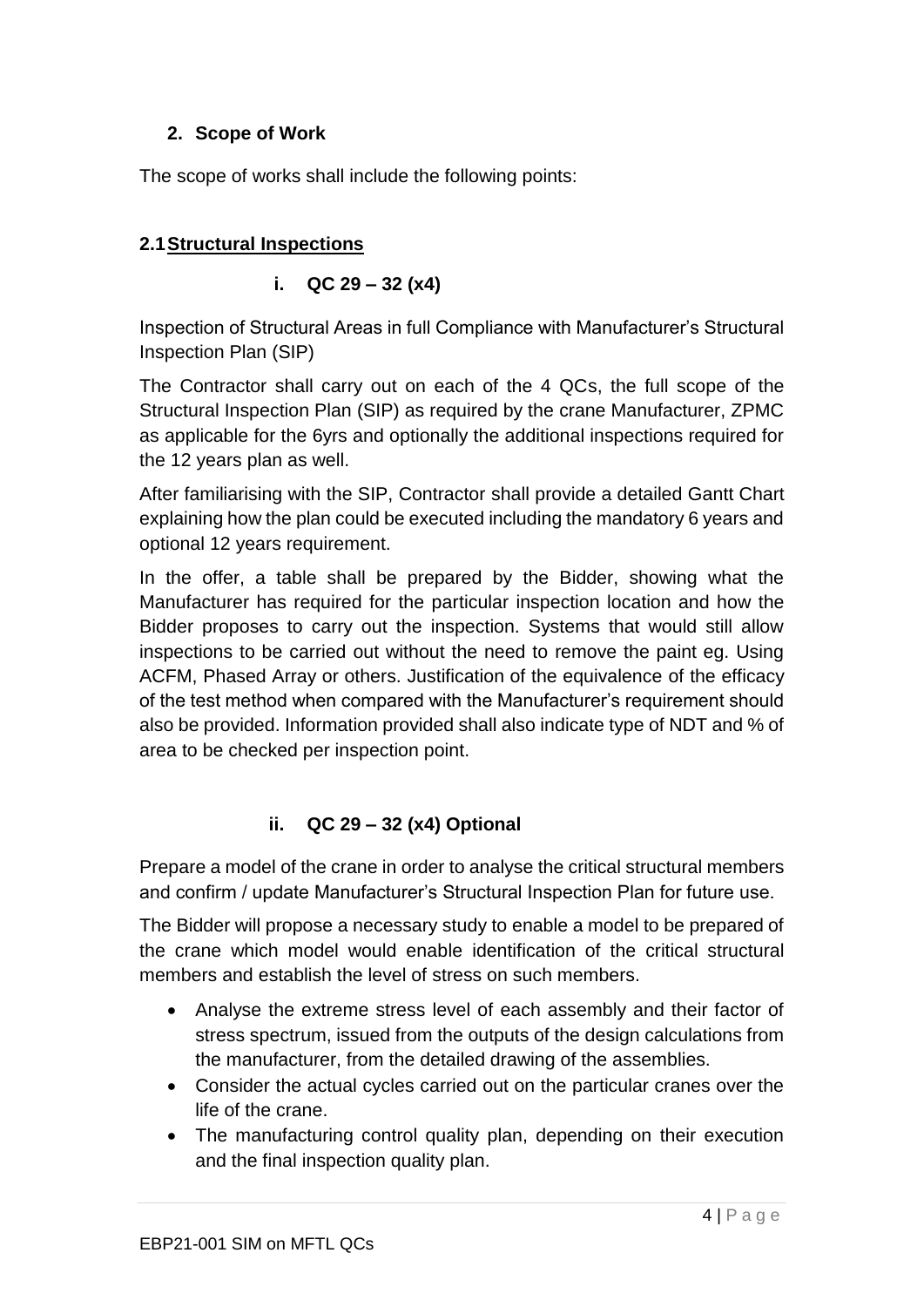- The Manufacturer's periodic inspection plan provided with the equipment
- The visual inspection and the Contractor's experience

This would help the Bidder to carry out a detailed review of the Manufacturer's Structural Inspection Plan and propose updates to this plan if they result.

#### **iii. QC 20, 23 (x2)**

<span id="page-4-0"></span>Inspection of Structural Areas in full Compliance with Manufacturer's Structural Inspection Plan (SIP)

The Contractor shall carry out on x 2 QCs, the full scope of the Structural Inspection Plan (SIP) as required by the crane Manufacturer, ZPMC as applicable for the 3,6 and 12 yrs.

After familiarising with the SIP, Contractor shall provide a detailed Gantt chart explaining how the plan could be executed.

In the offer, a table shall be prepared by the Bidder, showing what the Manufacturer has required for the particular inspection location and how the Bidder proposes to carry out the inspection. Systems that would still allow inspections to be carried out without the need to remove the paint eg. Using ACFM, Phased Array or others. Justification of the equivalence of the efficacy of the test method when compared with the Manufacturer's requirement should also be provided. Information provided shall also indicate type of NDT and % of area to be checked per inspection point.

## **iv. QC 26, 27 plus optional QC 25 and 28 - a) x2 or b) x4**

<span id="page-4-1"></span>Inspection of Structural Areas in full Compliance with Manufacturer's Structural Inspection Plan (SIP)

The Contractor shall carry out on x 2 QCs or optionally on x4, the full scope of the Structural Inspection Plan (SIP) as required by the crane Manufacturer, ZPMC as applicable for the 6 and 12 yrs.

After familiarising with the SIP, Contractor shall provide a detailed Gantt chart explaining how the plan could be executed.

In the offer, a table shall be prepared by the Bidder, showing what the Manufacturer has required for the particular inspection location and how the Bidder proposes to carry out the inspection. Systems that would allow inspections to be carried out without the need to remove the paint eg. Using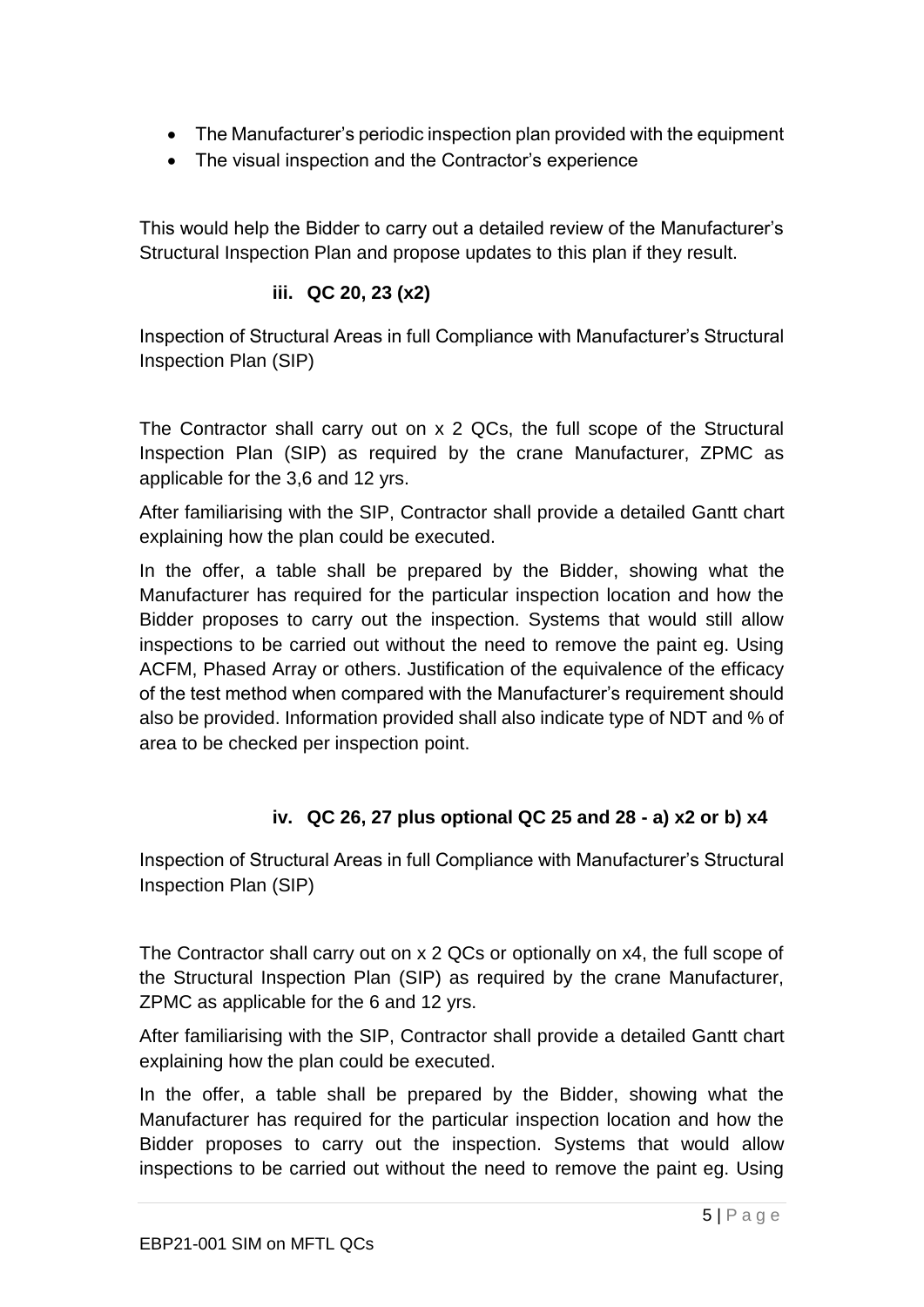ACFM, Phased Array or others. Justification of the equivalence of the efficacy of the test method when compared with the Manufacturer's requirement should also be provided. Information provided shall also indicate type of NDT and % of area to be checked per inspection point.

All NDT specified in 2.1.1, 2.1.2, 2.1.3 2.1.4 shall be realised by a certified surveyor, fully qualified for the NDT methods utilised (MPI, Ultra Sonic, ACFM, Phased Array, endoscopy, etc.)

All instruments used must be calibrated and calibration certificates must be provided.

The Contractor is responsible to provide all necessary means of access when needed.

The Contractor will deliver an Inspection Report for each crane, including for each area inspected:

- Details of the inspection realized, and instrumentation used
- Results of the inspection including NDT outcomes
- Pictures to illustrate
- Exact location of the area on a drawing
- Summary Report including areas requiring rectification and the priorities
- Provide up to 15 detailed different welding procedures covering same amount of areas to be rectified

#### <span id="page-5-0"></span>**2.2Mechanisms, Components and General Crane Inspection**

#### <span id="page-5-1"></span>**i. Optional QC 20, 23, 25 to 32 (x10) Crane Inspection**

The Contractor shall carry out Detailed Crane inspection reviewing, mechanisms and mechanical components such as brakes, couplings, gearboxes, rollers, sheaves etc.

## <span id="page-5-2"></span>**ii. Optional QC 20, 23, 25 to 31, 32 (x10) Trolley Rail Inspection**

The Contractor shall carry out Detailed Trolley Rail inspection reviewing rail alignment, major dimension check, measuring of vibrations from cabin while travelling empty and with load plus determine clearances of guide rollers from rail clips at different areas.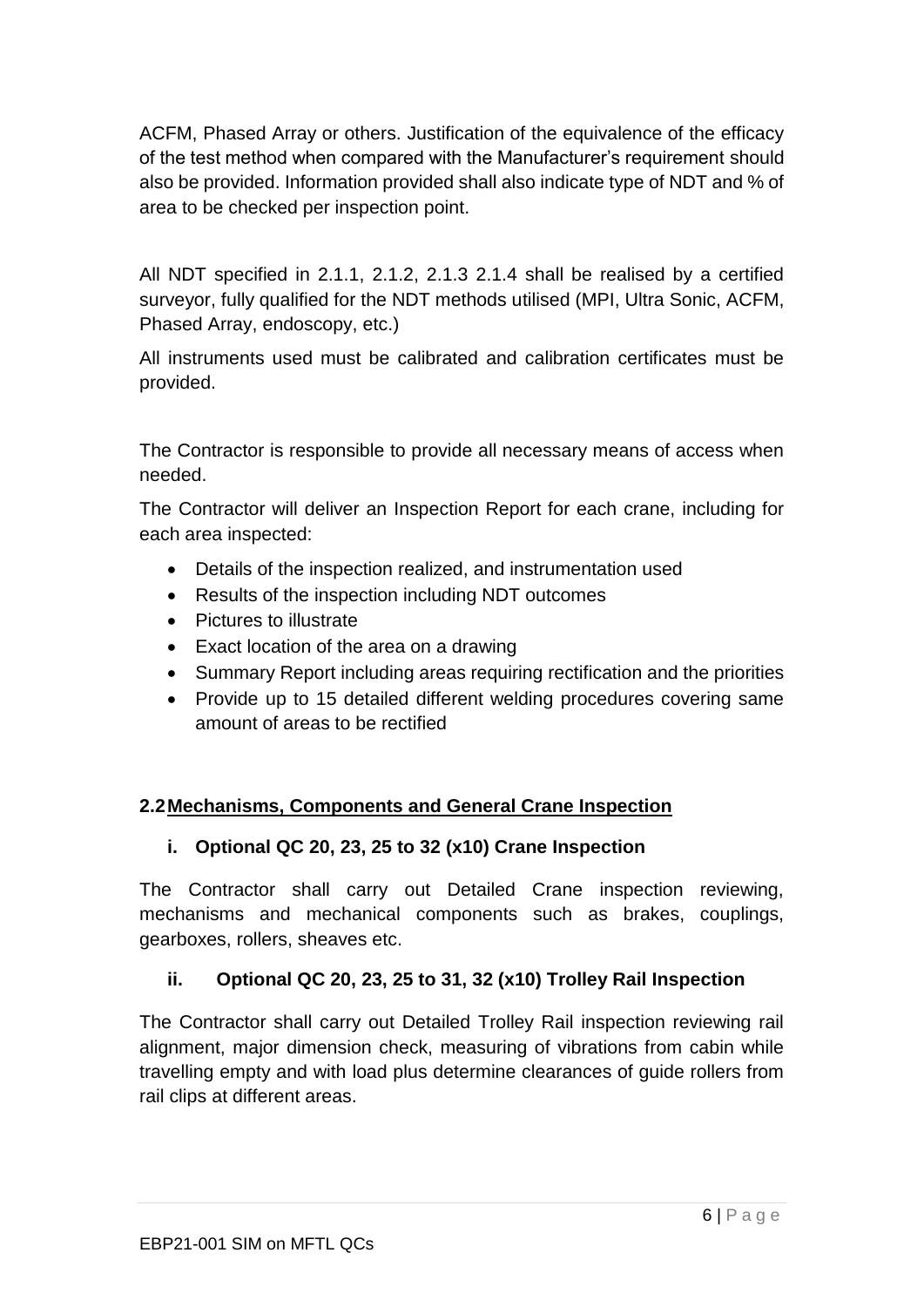## <span id="page-6-0"></span>**iii. Optional QCs 20, 23, 25 to 32 (x 10) Boom wire ropes inspection**

The Contractor shall quote separately the detailed inspection of the crane boom wire rope. This option shall include a visual inspection and an NDT inspection via magnetoscopic method of the ropes in order to detect any potential external / internal failure of the ropes.

100% of the rope length must be inspected.

The Contractor will provide a detailed report of the inspection carried as well as a recommendation regarding rope remaining life-time.

The Contractor will detail in his proposal the inspection and NDT methods to be utilized.

Specification of Installed Wire Ropes may be viewed in the relevant folder in the Appendix on the following drawings:

- QC 20 23Refer to Drawing No. J206A0900, Item No. B4
- QC 25 28Refer to Drawing No. J341A2300, Item No. B4
- QC 29 32Refer to Drawing No. J618A2300, Item No. B4

## <span id="page-6-1"></span>**3. Method of Execution**

The Contractor is expected to possess the necessary technical expertise for the realization of the scope of work.

Subcontractors to be used by the Contractor must be clearly identified and approved by MFT.

A Method Statement and Risk assessment for all the works to be performed on site must be provided by the Contractor and approved by MFT, including subcontracted works.

#### <span id="page-6-2"></span>**4. Time-Frame for Execution of works**

Time frame for the execution of the works on site will be reviewed at the signature of the agreement and subject to confirmation 4 weeks prior to the start of the work.

#### <span id="page-6-3"></span>**5. Documentation**

The following documentation is available upon request in Appendix:

- Crane specification and general arrangement
- Terminal layout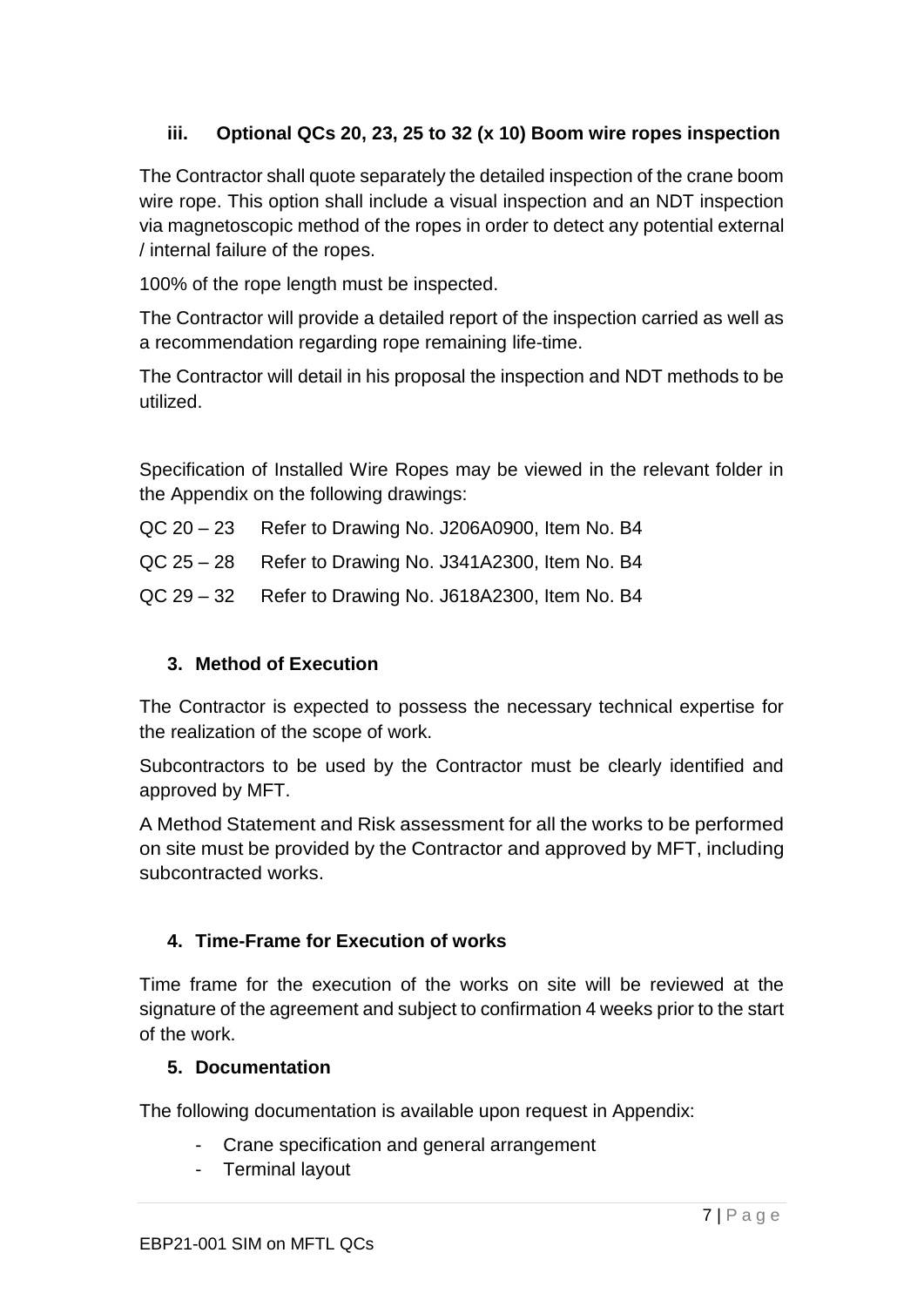Additional technical documentation can be provided to bidders upon request.

### <span id="page-7-0"></span>**6. Price**

The contract prices shall include the following:

- The scope of work as defined in the present document
- All necessary tools, equipment and means of access to carry onsite inspections
- Travelling and Lodging costs
- A soft copy and a hard copy of all reports. An Excel / MS-Word version of the Inspection plans must be provided.

## <span id="page-7-1"></span>**7. Bidding Process**

### **i. Site visit & Clarifications**

<span id="page-7-2"></span>A site visit can be organised for bidders upon request. Bidders should contact the following to organise accordingly:

Mr. Ivan Curmi:

[ivan.curmi@maltafreeport.com.mt](mailto:ivan.curmi@maltafreeport.com.mt)

+356 99490798

Mr. Quentin Layet

[quentin.layet@maltafreeport.com.mt](mailto:quentin.layet@maltafreeport.com.mt)

+356 99064926

## **ii. Clarifications / questions**

<span id="page-7-3"></span>All requests for clarifications must be sent by email to the below addresses:

[engineering.managers@maltafreeport.com.mt](mailto:engineering.managers@maltafreeport.com.mt)

[chris.bartolo@maltafreeport.com.mt](mailto:Jurgen.darmanin@maltafreeport.com.mt)

[denise.falzon@maltafreeport.com.mt](mailto:denise.falzon@maltafreeport.com.mt)

MFTL will do its best to answer in the shortest time-frame.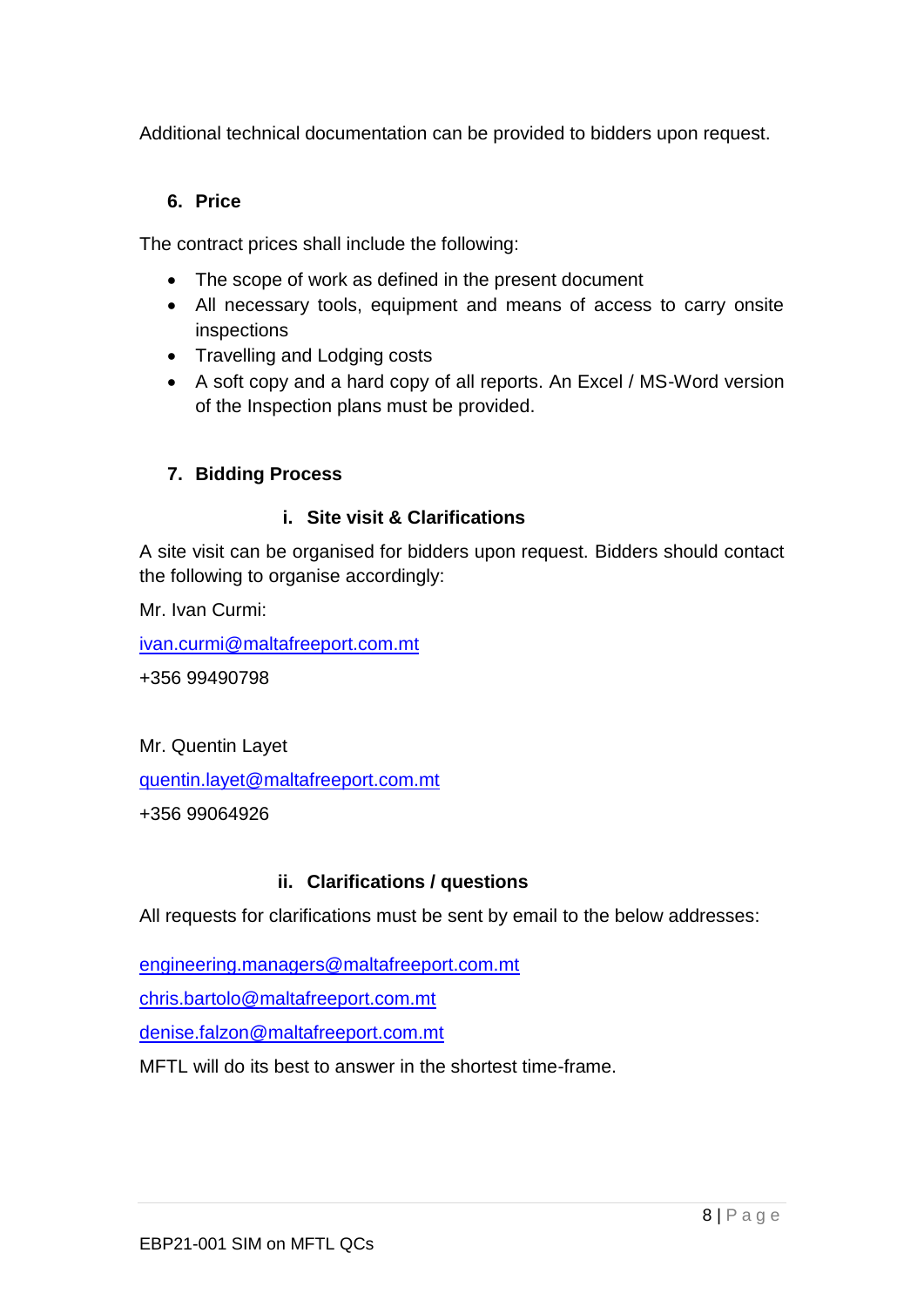#### **iii. Time Frame**

#### <span id="page-8-0"></span>**Site visits have to take place before June 16th.**

**The Bids must be received by MFT by June 30th** at the latest and can be received in either soft or hard copy. Any offer received after the closing date will be rejected.

Hard copies are to be sent to: *Malta Freeport Terminals Ltd Mr. Chris Bartolo Purchasing Department Freeport centre, Port of Marsaxlokk Kalafrana BBG3011, Malta*

Soft copies to be sent to:

[purchasing.manager@maltafreeport.com.mt](mailto:purchasing.manager@maltafreeport.com.mt)

#### **iv. Contents of the bids**

<span id="page-8-1"></span>The bids must enclose the following contents:

- Presentation of the bidder
- Experience and references of the bidder in similar projects
- A technical proposal detailing the methodology to be used and all technical choices proposed by the bidder for each stage with justification
- List and presentation of its subcontractors
- Detailed time schedule of each stage of the project and showing the idle time of the cranes for the inspections
- The organisation to be set in place to realise the project (on site and remotely)
- An example of report realised by the bidder for similar project
- A Financial Offer including the Detailed Price table provided in the RFQ fulfilled and signed. The excel file must be provided by the bidder.